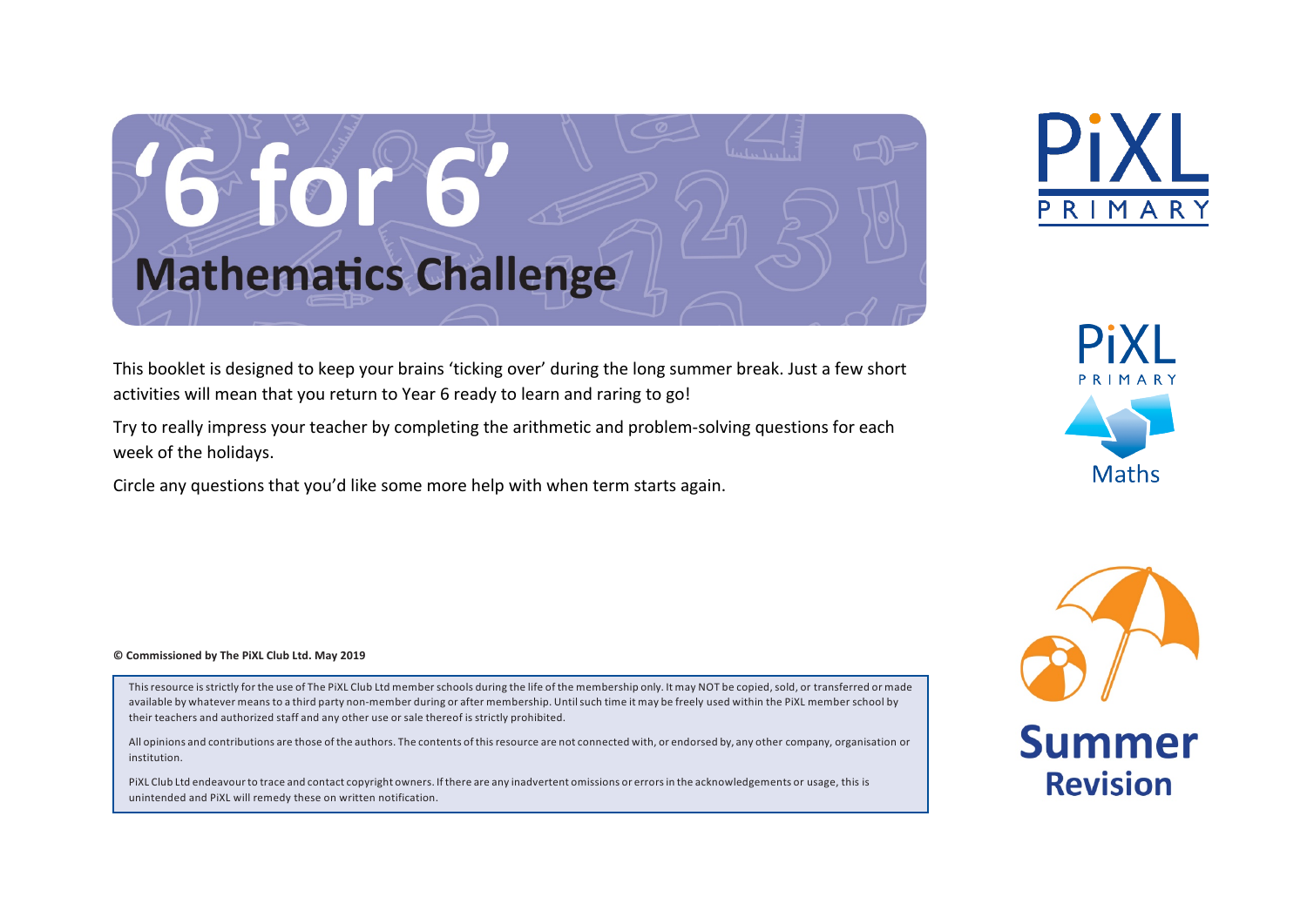

 $= 8,674 \times 8$ **3** 1 mark







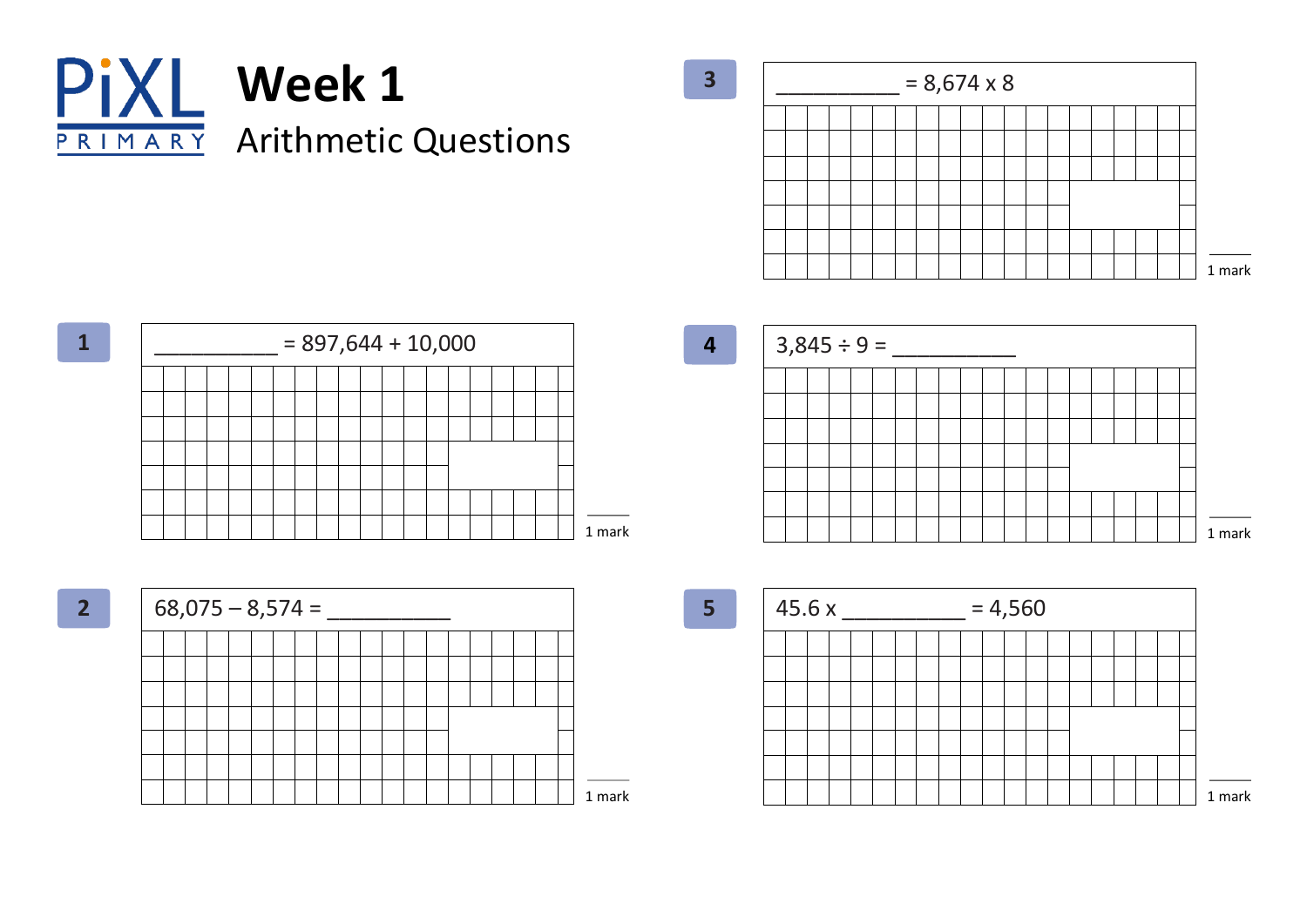Which number equals 8 ones + 9 tens + 3 hundreds + 20 thousands?

\_\_\_\_\_\_\_\_\_\_\_\_\_\_\_\_\_\_\_\_\_\_\_\_\_\_\_\_\_\_

- A. 8,397
- B. 20,398
- C. 89,320
- D. 2,398



## **3**

1 mark

Write in the missing numbers.



1 mark

# **2**

Draw a line to match each box to the number which has the same value. One has been done for you.



**4**

The diagram shows a square. How many degrees is angle *x*?

\_\_\_\_\_\_\_\_\_\_\_\_\_\_\_\_\_\_\_\_\_\_\_\_\_\_\_\_\_\_

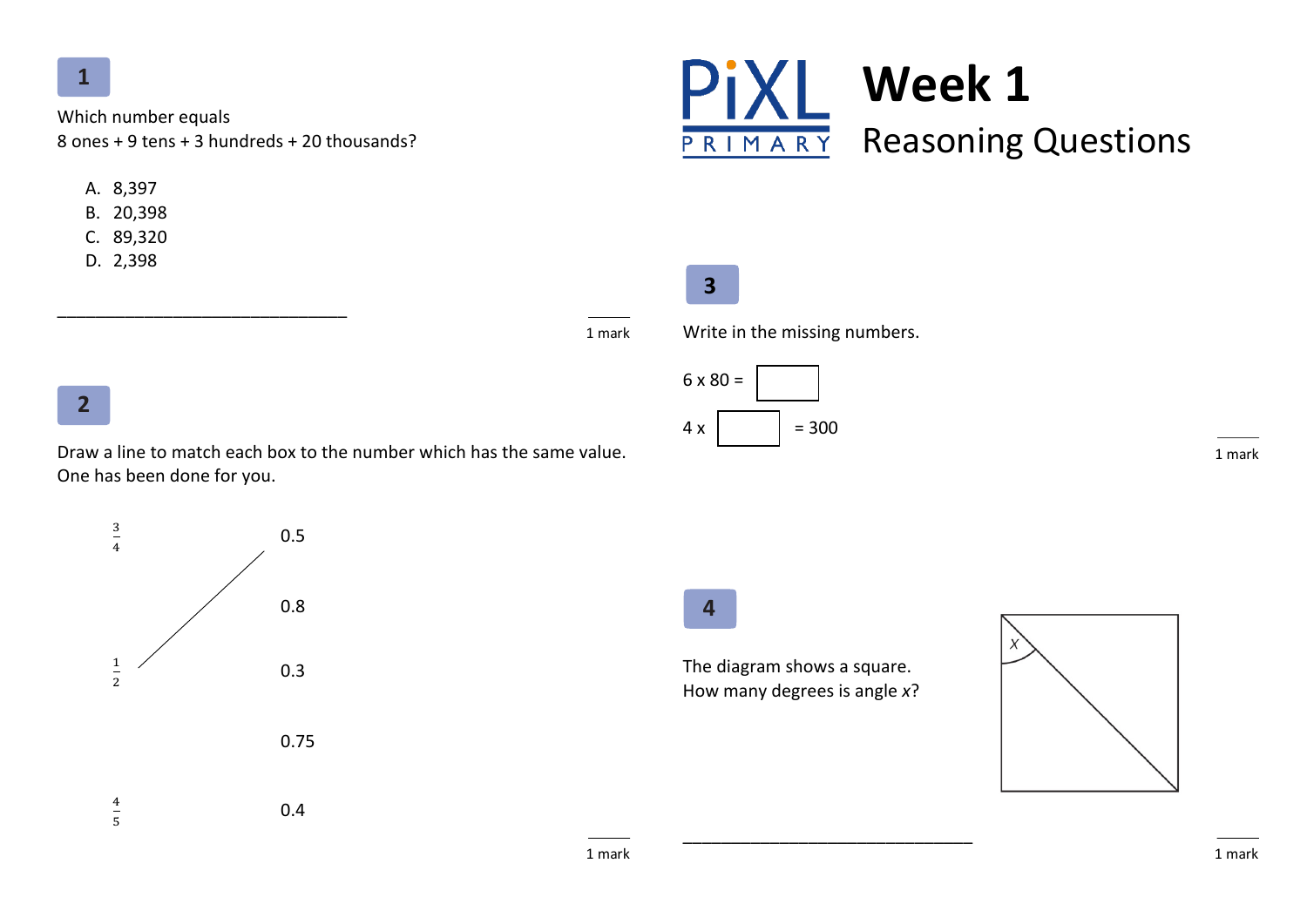

 $= -9 + 5$ **3** 1 mark

 $3 \times 2 \times 5 =$ **1** 1 mark







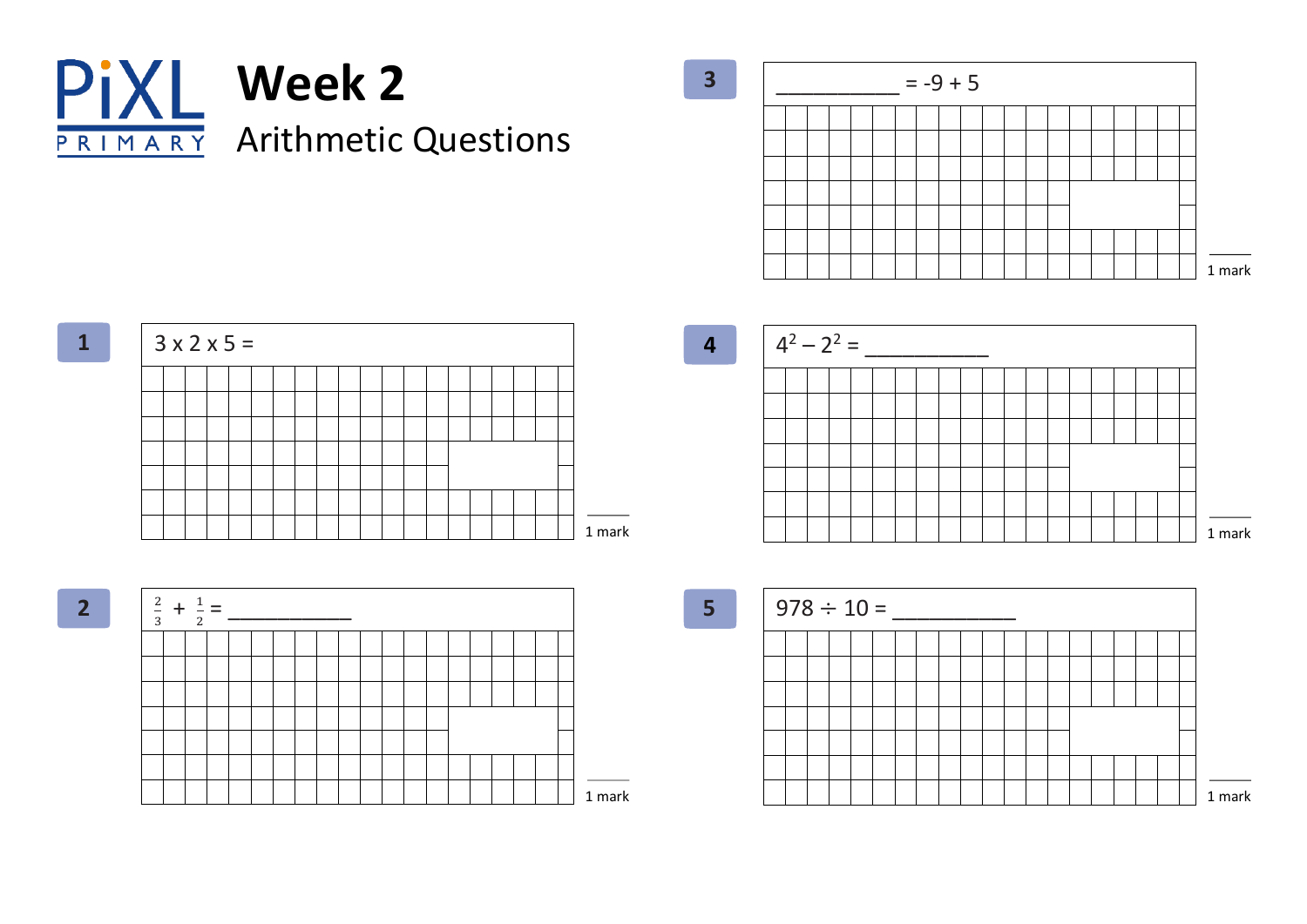Ben buys 3 packets of raisins. He pays with a £5 note and gets 41p change. How much does one packet of raisins cost?

\_\_\_\_\_\_\_\_\_\_\_\_\_\_\_\_\_\_\_\_\_\_\_\_\_\_\_\_\_\_



| 4 | 8 | 16 |
|---|---|----|
|   |   |    |
|   |   |    |
|   |   |    |

**3**

!

**2**

**Calculate** the size of the unknown angle. *Not drawn to scale.*

\_\_\_\_\_\_\_\_\_\_\_\_\_\_\_\_\_\_\_\_\_\_\_\_\_\_\_\_\_\_





**4**

#### Write these numbers in the correct places on the diagram.



1 mark

**5**

1 mark

1 mark

1 mark

Supermarkets sell bottles of spring water in packs of 6 and bottles of lemon squash in packs of 10. A bottle of spring water holds 500ml. A bottle of lemon squash holds 750ml. What is the difference in litres between one pack of spring water and one pack of lemon squash?



2 marks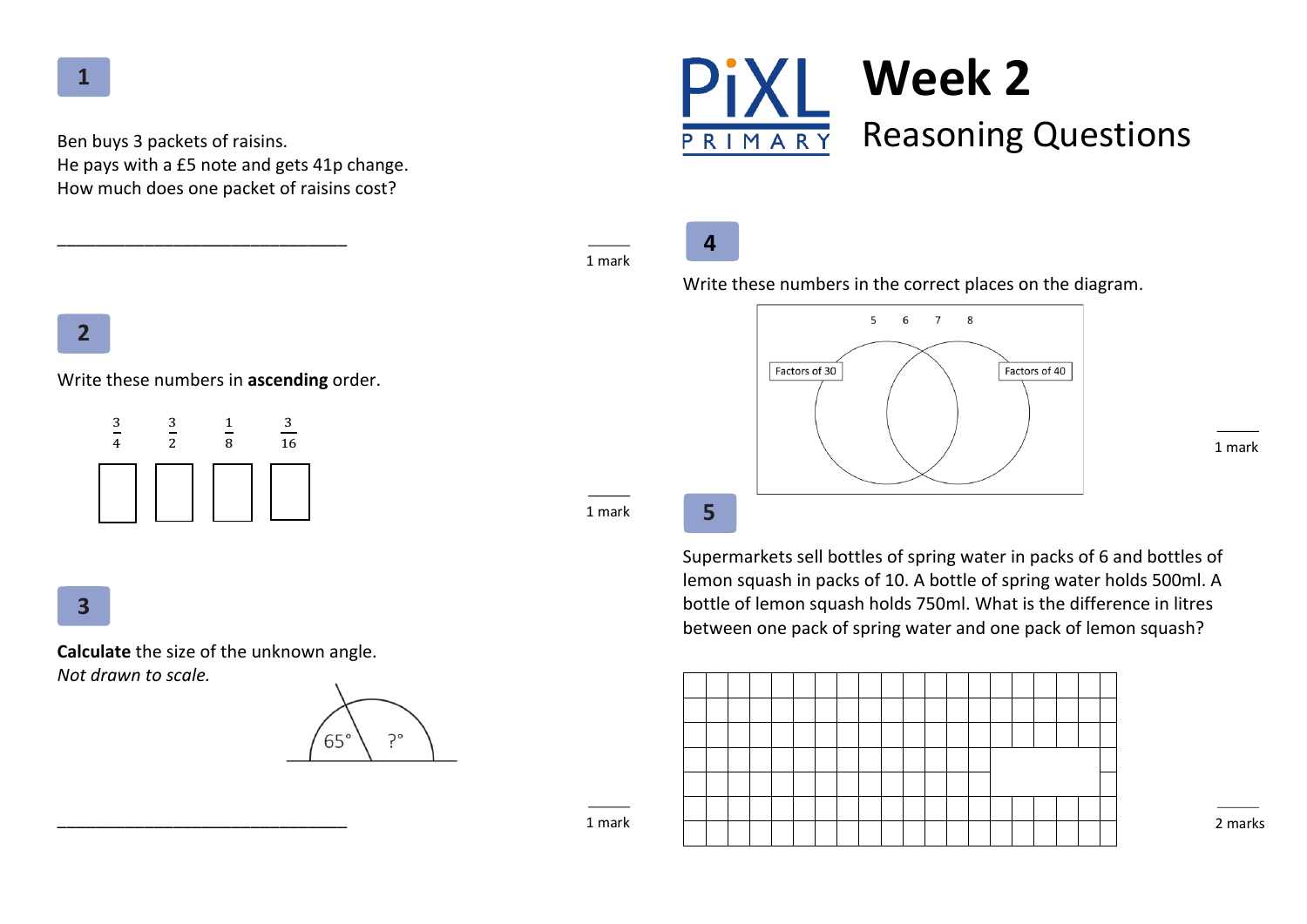









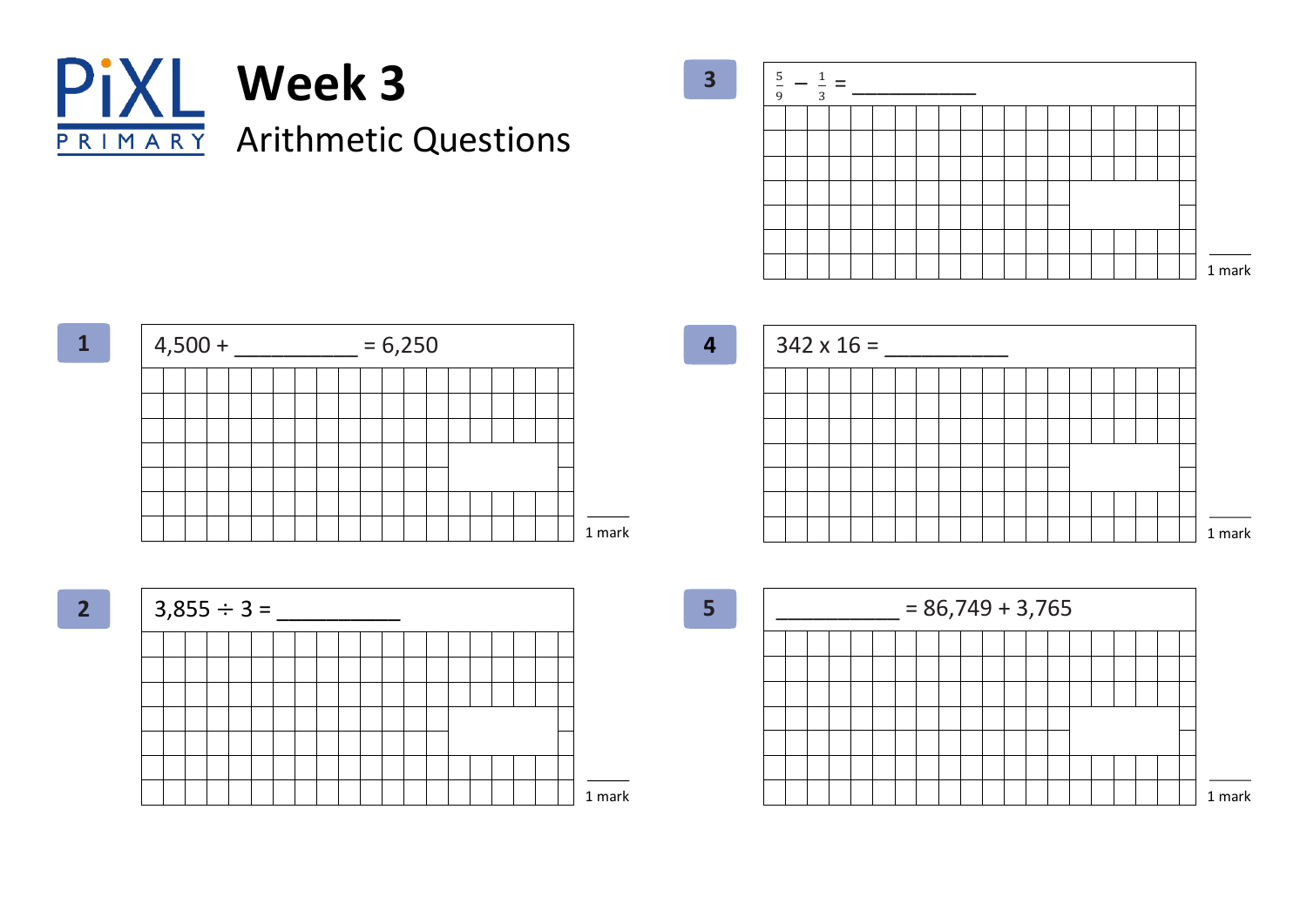Six people can sit at each table. How many tables are needed for 175 people?

\_\_\_\_\_\_\_\_\_\_\_\_\_\_\_\_\_\_\_\_\_\_\_\_\_\_\_\_\_\_

\_\_\_\_\_\_\_\_\_\_\_\_\_\_\_\_\_\_\_\_\_\_\_\_\_\_\_\_\_\_



1 mark

**5**

## **2**

A roller skate factory plans to make 1,700 pairs of roller skates in the first quarter of the year. It made 548 pairs of roller skates in January and 456 pairs of roller skates in February. How many pairs of roller skates does it need to make in March?

1 mark

1 mark

## **3**

Approximately  $\frac{8}{12}$  of the Earth's surface is made up of the oceans. What fraction of the surface **is not** made up of oceans?

**4**

Here is an open top cube.

Here is the net from which it is made Put a tick ( $\rightarrow$ ) on the square which is its base.

\_\_\_\_\_\_\_\_\_\_\_\_\_\_\_\_\_\_\_\_\_\_\_\_\_\_\_\_\_\_

| ₿. |  |  | 1 mark |
|----|--|--|--------|
|    |  |  |        |

Graph showing the speed of a remote-controlled car over a 6-second period.



a) What speed was the remote-controlled car going after 4 seconds?

b) Estimate how long it took the car to reach 15m/sec.

\_\_\_\_\_\_\_\_\_\_\_\_\_\_\_\_\_\_\_\_\_\_\_\_\_\_\_\_\_\_

\_\_\_\_\_\_\_\_\_\_\_\_\_\_\_\_\_\_\_\_\_\_\_\_\_\_\_\_\_\_

1 mark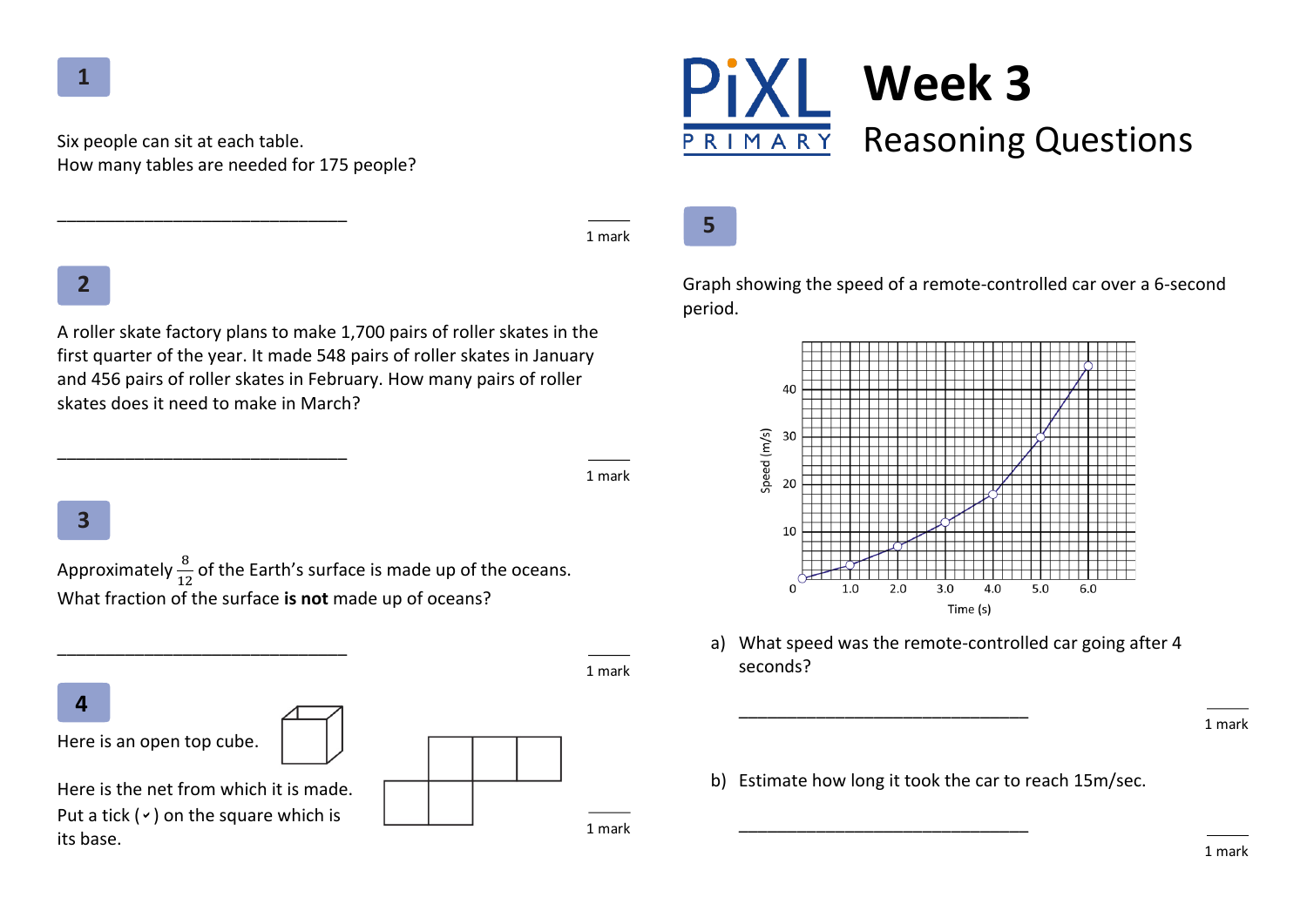









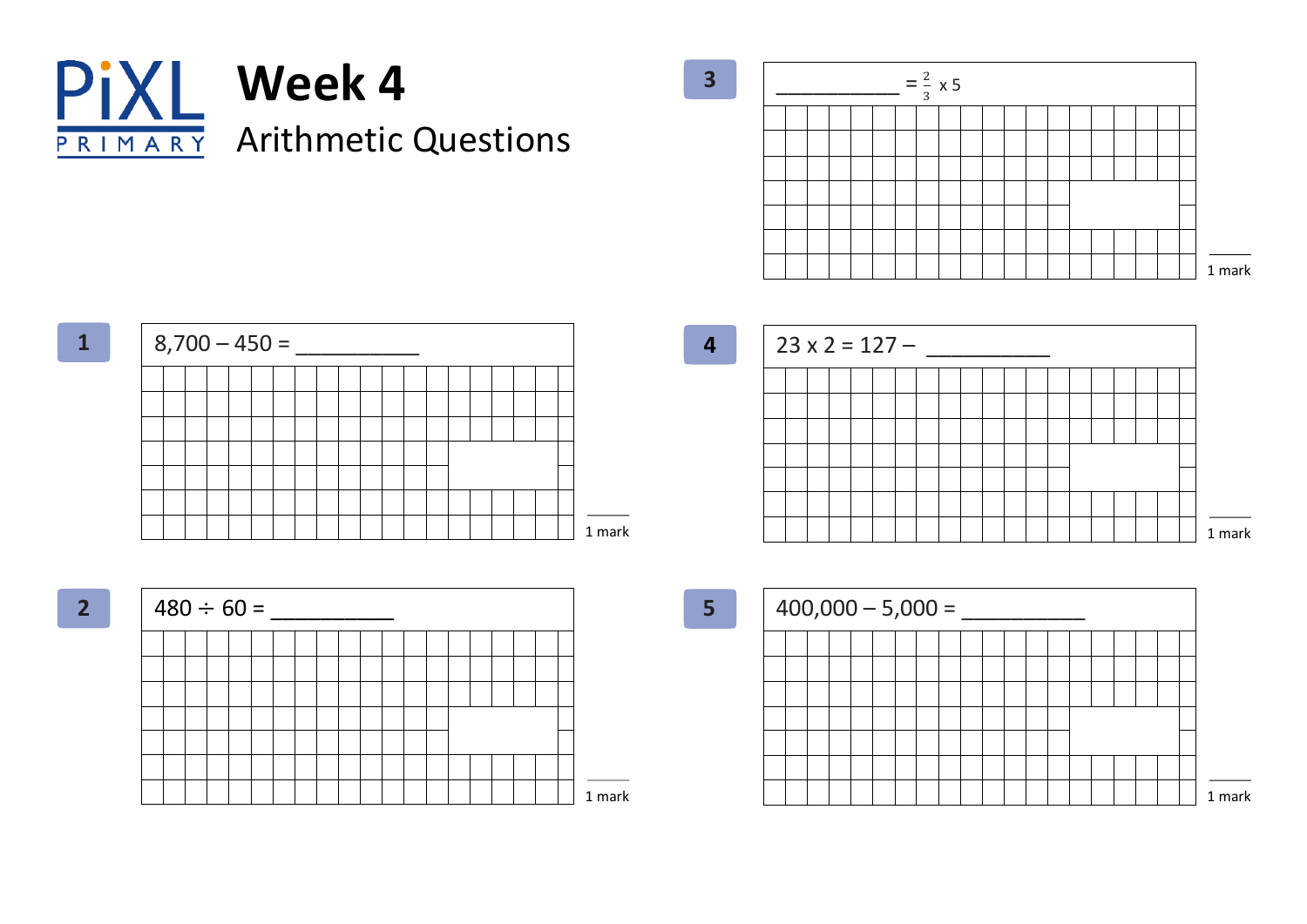The coldest temperature recorded in London in December is -9°C. In London the highest recorded temperature in August is 38°C. How much warmer is the hottest recorded temperature than the lowest?

1 mark

# **2**

A postman has delivered  $\frac{1}{2}$  of her letters. She delivers a further  $\frac{2}{5}$  . What fraction of her letters has she delivered?

1 mark

## **3**

Kate is creating a structure with bricks. The bricks are 15cm long, 5cm high and 6cm deep.

\_\_\_\_\_\_\_\_\_\_\_\_\_\_\_\_\_\_\_\_\_\_\_\_\_\_\_\_\_\_

\_\_\_\_\_\_\_\_\_\_\_\_\_\_\_\_\_\_\_\_\_\_\_\_\_\_\_\_\_\_







Complete the table below by rounding each decimal to the nearest whole number.

| <b>Decimal number</b> | Rounded to the nearest whole number |
|-----------------------|-------------------------------------|
| 3.14                  |                                     |
| 4.67                  |                                     |
| 5.29                  |                                     |
| 2.51                  |                                     |

**5**

It takes Scott 264 seconds to swim 4 lengths of the swimming pool. Scott swam the first two lengths in 2 minutes and 16 seconds.

How long in minutes and seconds did it take him to swim the last 2 lengths?

\_\_\_\_\_\_\_\_\_\_\_\_\_\_\_\_\_\_\_\_\_\_\_\_\_\_\_\_\_\_

1 mark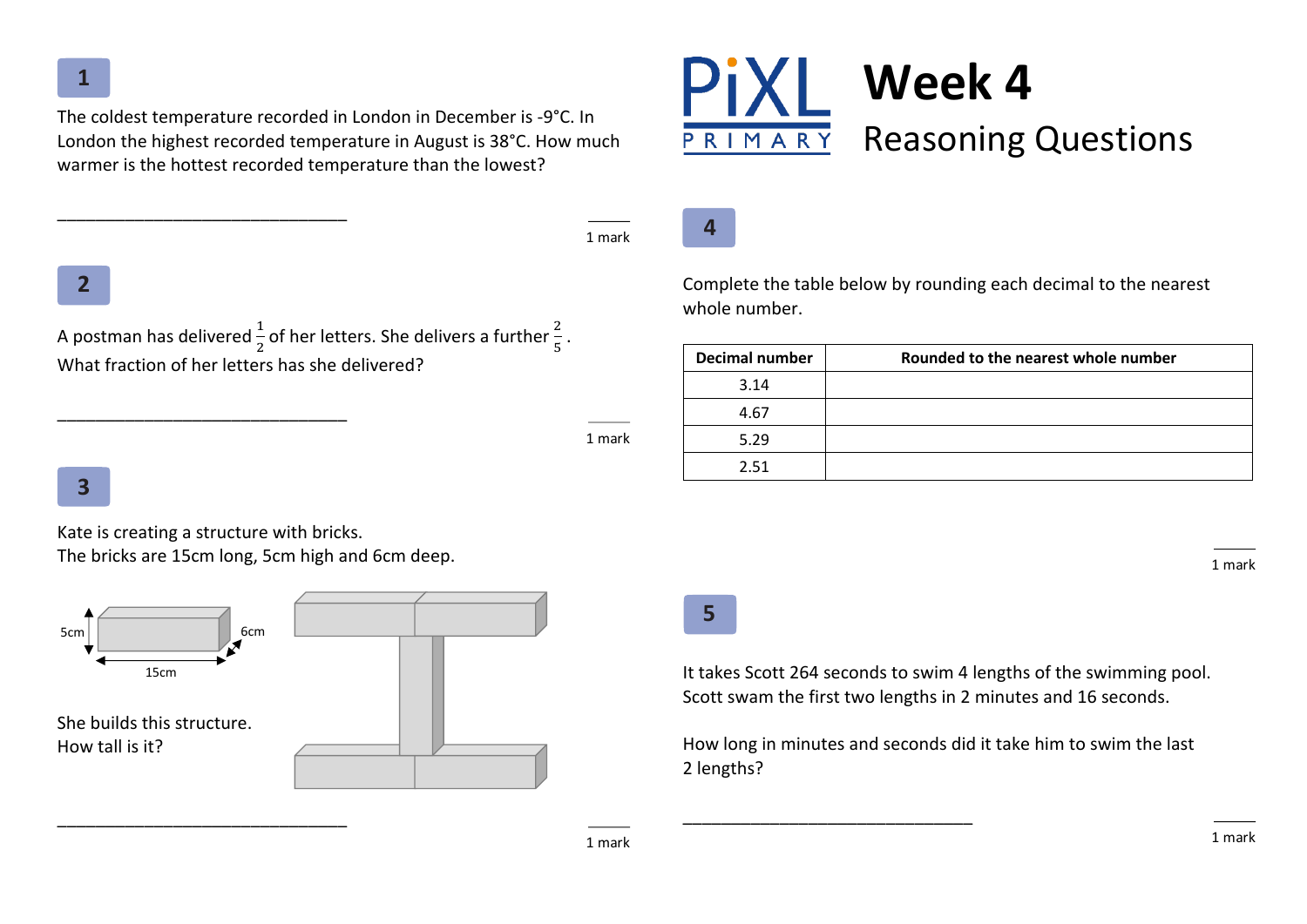

 $5,768 \div 4 =$ 











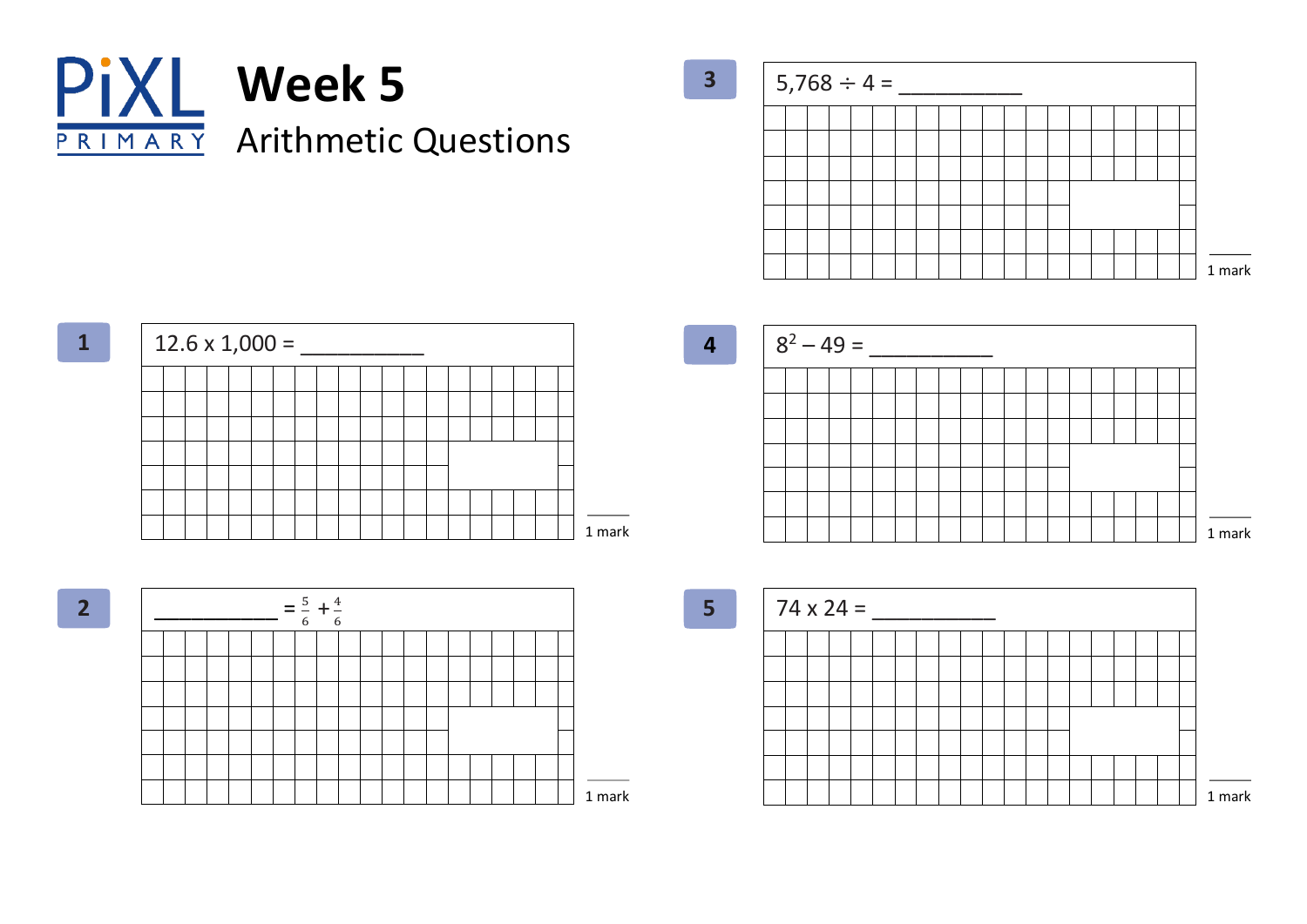Bailey scored 6/20 on his spelling test. Alice scored 55% in her spelling test. Bailey said, "I got the highest score." Is Bailey correct? Circle yes or no.

YES / NO Explain how you know.



Josh makes some cereal bars using 375g of butter. What weight of oats should he use?

\_\_\_\_\_\_\_\_\_\_\_\_\_\_\_\_\_\_\_\_\_\_\_\_\_\_\_\_\_\_



**3**

Round the 5-digit numbers in the table below to the nearest 10.

| <b>Number</b> | Rounded to the nearest 10 |  |
|---------------|---------------------------|--|
| 25,824        |                           |  |
| 41,995        |                           |  |
| 83,482        |                           |  |
| 68,299        |                           |  |

**4**

List the first 10 prime numbers.

1 mark

1 mark

## **5**

A rectangle has a length measuring 42cm. The width of the rectangle is half the size of the length. Calculate the perimeter and area of the rectangle.

\_\_\_\_\_\_\_\_\_\_\_\_\_\_\_\_\_\_\_\_\_\_\_\_\_\_\_\_\_\_\_\_\_\_\_\_\_\_\_\_\_\_\_\_\_\_\_\_\_\_\_

 $P =$  cm  $A =$  cm<sup>2</sup>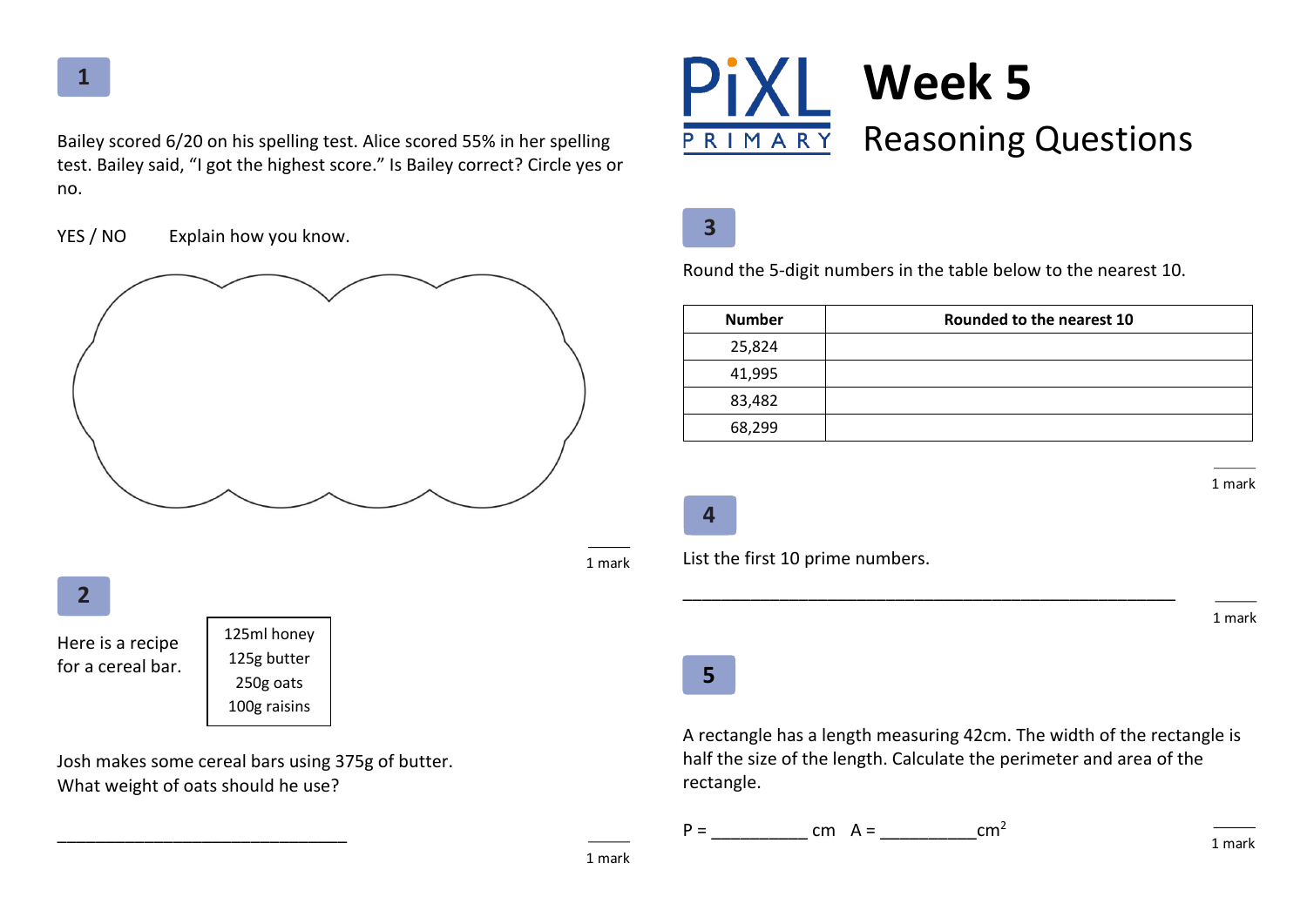

 $4,857 \div 5 =$ 



 $3,758 +$  \_\_\_\_\_\_\_\_\_\_ = 13,456 **1** 1 mark

 $= 40 \times 60$ **2** 1 mark